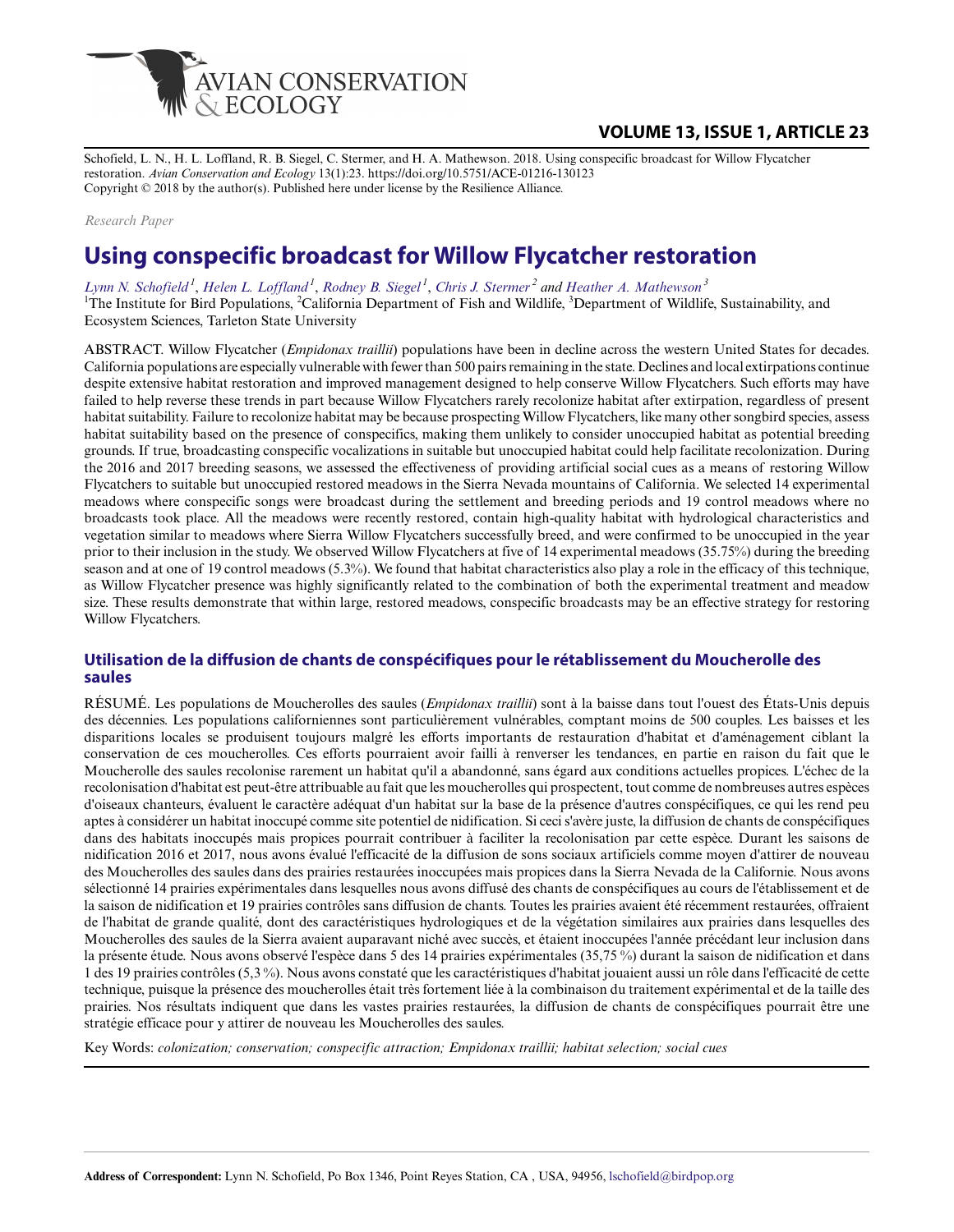### **INTRODUCTION**

The Willow Flycatcher (*Empidonax traillii*) is a widespread, riparian songbird that breeds throughout North America (Sedgwick 2000). Although common in some parts of its range, the species is rapidly declining across the western U.S. and is listed as endangered under the U.S. Endangered Species Act in the southwestern portion of its range (Mathewson et al. 2013, Beatty 2014, Loffland et al. 2014). The steepest declines are currently observed in California, where fewer than 500 pairs remain (Beatty 2014, Loffland et al. 2014).

Although considered to be the most numerous and widespread flycatcher species in California during the early 1900s, the Willow Flycatcher's range in the state has contracted dramatically and numbers have continued to decline since formal censuses began in the 1970s (Grinnell and Miller 1945, Harris et al. 1986, 1987, Small 1994, Bombay et al. 2003*a*, Mathewson et al. 2013, Loffland et al. 2014). Historic declines are primarily attributed to habitat loss and degradation of the breeding grounds caused by human use and development, especially intensive livestock grazing and altered hydrology (Harris et al. 1986, Valentine et al. 1988, Siegel et al. 2008, Mathewson et al. 2013).

In recent decades, however, grazing pressure has been reduced significantly, and numerous large-scale wetland restoration projects designed in part to improve habitat for riparian birds have been implemented across California (Pope et al. 2015, Oles et al. 2017). Despite apparently improving habitat conditions, Willow Flycatchers have not returned to restored habitat from which they have been lost, even when high-quality restored habitat is within the dispersal distance of potential source populations (Campos et al. 2014). Declines continue even as productivity and survival appear stable within those areas that remain occupied and despite apparently high overwinter survival for Willow Flycatchers overall (Mathewson et al. 2013, Paxton et al. 2017). Why Willow Flycatchers so rarely recolonize newly restored, high-quality habitat remains unknown but there is some indication that behavioral constraints may play a role.

Some territorial passerine species are known to rely on social cues such as the presence of conspecifics' songs to assess the quality of possible breeding habitat and are reluctant to establish territories where conspecifics are not present (Muller et al. 1997, Ward and Schlossberg 2004, Andrews et al. 2015). For many species, especially those with short breeding seasons, the presence of other members of their species might be used as an indirect way for naïve individuals to infer habitat quality and quickly find a suitable territory without investing substantial time (Hahn and Silverman 2006). Settling near conspecifics also may also help improve birds' fitness by providing opportunities for extra-pair mating and occasionally permitting polygyny (Ahlering et al. 2010).

Much like other songbirds with a tendency for conspecific attraction, Willow Flycatchers in California have exceptionally short breeding seasons, lasting less than three months (Sedgwick 2000); Willow Flycatcher territories are often clustered within larger habitat patches (Walkinshaw 1966); and polygyny is observed when population densities are sufficiently high (Prescott 1986, Hahn and Silverman 2006, Mathewson et al. 2013, Kus et al. 2017). For these reasons, providing social cues at restored habitat not yet occupied by flycatchers might be an effective means of encouraging prospecting individuals to establish territories in newly available habitat.

In this study we investigate whether broadcasting conspecific songs can attract Willow Flycatchers to vacant but suitable habitat that has recently been improved through hydrologic restoration and/or a cessation of livestock grazing. If conspecific broadcasts in suitable habitat can help to improve the colonization rates of Willow Flycatchers, the technique would provide a valuable tool for the species' conservation and recovery. We focus on a particular population of Willow Flycatchers (hereafter Sierra Willow Flycatcher) confined to the Sierra Nevada and the southernmost portion of the Cascade Range in California, for which restoration and conservation efforts have been notably unsuccessful at reversing population declines. The Sierra Willow Flycatcher is an ecologically distinct group that includes individuals from both the *E. t. adastus* and *E. t. brewsteri* subspecies and potential hybrids, and, unlike other populations of Willow Flycatcher, is almost completely reliant on midelevation wet meadows for breeding habitat (Harris et al. 1987, Sanders and Flett 1989, Bombay et al. 2003*a*, Mathewson et al. 2013). The Sierra Willow Flycatcher is currently confined to fewer than 70 wet meadows, only 11 of which support more than 10 pairs (H. Loffland, *unpublished data*), which makes it especially vulnerable to stochastic events and makes establishing populations in new or improved habitat extremely important. We also assess whether other factors, including moisture, vegetation cover, and meadow size, affect the efficacy of conspecific broadcast in facilitating colonization.

## **METHODS**

### **Study areas**

We selected 14 experimental meadows and 19 control meadows with suitable habitat for Sierra Nevada Willow Flycatchers on U. S. National Forest lands. Study meadows were dispersed across the Sierra Nevada and ranged from 38.06° to 40.17° latitude and 1500 to 2600 meters elevation. We considered meadows to be suitable habitat if they had vegetation and hydrological characteristics similar to meadows where Sierra Willow Flycatchers successfully breed (Bombay et al. 2003*a*). Within the Sierra Nevada and elsewhere in the montane west, dense willow cover is one of the best indicators of habitat quality at all spatial scales (Sedgwick and Knopf 1992, Bombay et al. 2003*a*, Vormwald et al. 2011); therefore we selected study sites with stands of mature willow large enough to support multiple flycatcher territories (0.75 ha or more; Bombay 1999). Meadows that are consistently used for breeding by Willow Flycatchers in the region also have a pronounced wetland component and maintain standing or slow-moving surface water, or saturated soils, throughout most of the growing season. Therefore suitable study sites contained features such as oxbows, beaver ponds, springs, or other seasonal depressions within proximity of willow stands that retained water throughout most of the summer. We assessed habitat conditions at each meadow through pre-experiment survey visits, survey forms, and descriptions provided by partners, and visual inspection of 2012 National Agriculture Imagery Program (NAIP) imagery using ArcMap 10. 3 (Environmental Systems Research Institute, Redlands, CA)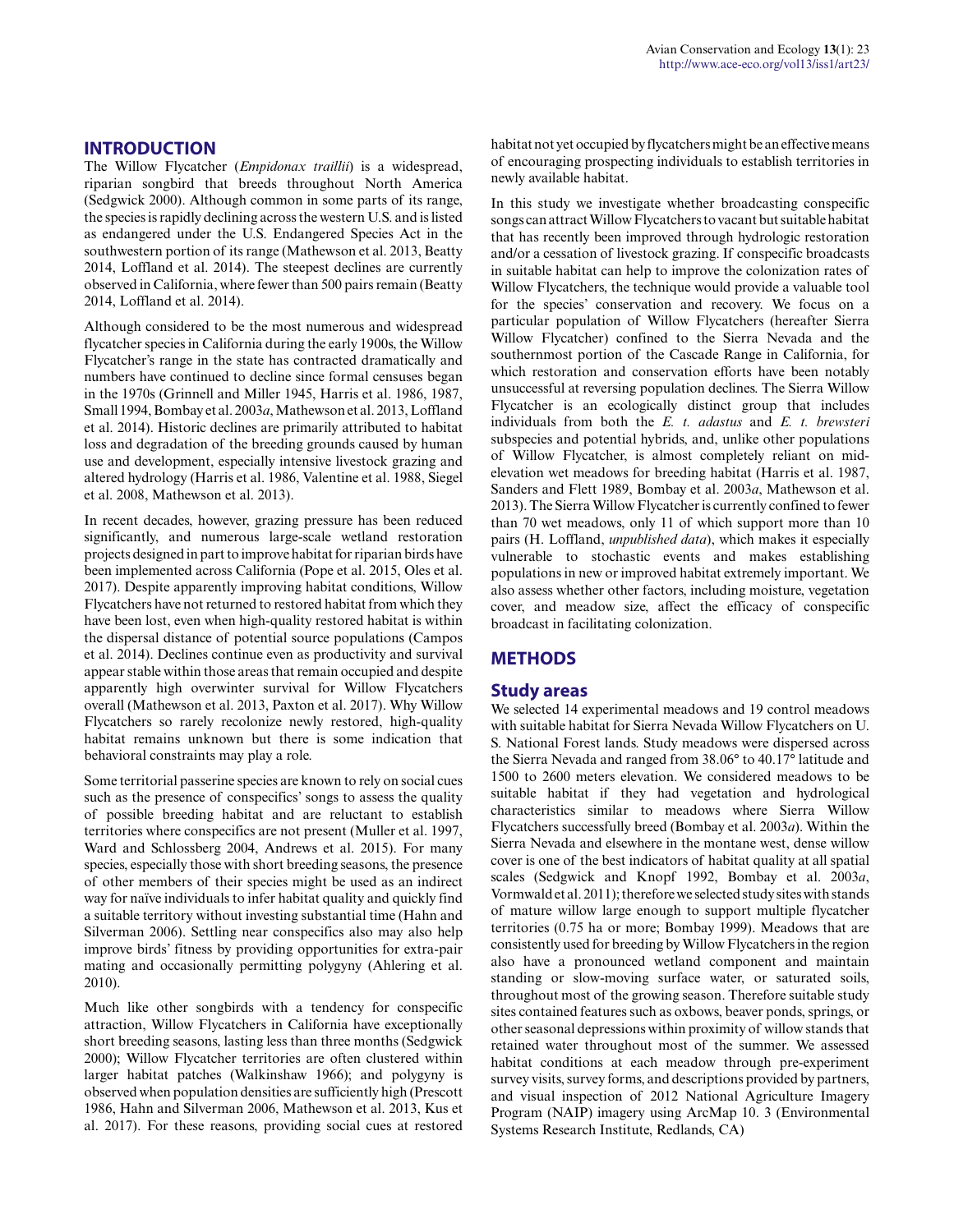In addition to being suitable habitat overall, all meadows included in this study met four additional criteria: (1) they were surveyed with standardized broadcast surveys for Willow Flycatchers (Bombay et al. 2003*b*) in 2015 and/or 2016 and found to be unoccupied the year prior to inclusion in the experiment; (2) they were within the species' mean observed dispersal distance plus one standard deviation (12 km; Loffland et al. 2014) of meadows currently occupied by territorial Willow Flycatchers; (3) they have been restored or have had habitat quality improved by management practices; and (4) they were < 2 km from historically known breeding Willow Flycatcher breeding sites, and in many cases were known to have supported breeding Willow Flycatchers. Habitat restoration and improvement actions at study sites included active hydrological restoration such as channel filling or "pond-and-plug," or management actions that eliminated stressors that may have originally contributed to flycatcher extirpation, such as excessive livestock grazing (Hammersmark et al. 2008, Campos et al. 2014).

All meadows used in this experiment were surveyed for Willow Flycatchers the year(s) prior to their inclusion as a study site by The Institute for Bird Populations, the USDA Forest Service, or Point Blue Conservation Science, using Bombay et al. (2003*b*) to confirm flycatcher absence. Because of a limited number of meadows available that met the criteria for this study and were readily accessible and anticipated to be free of snow beginning in May 2017, we reused three uncolonized control meadows from 2016 as control meadows in 2017, and we used a fourth uncolonized control meadow from 2016 as an experimental meadow in 2017. To avoid biasing our results by selecting more or less suitable experimental or control sites, we randomly assigned the selected study meadows to experiment or control groups, except for four meadows where we had to accommodate land managers who did not want broadcast equipment installed, or where meadow access was too challenging to allow maintenance of broadcast equipment.

## **Automated broadcasts**

The conspecific attraction experiment took place throughout the settlement and nesting period (approximately 15 May–25 July) of 2016 and 2017 following experimental protocols based on a pilot study conducted by Mathewson in 2007 (Mathewson et al. 2011). At each experimental meadow, we installed two automated broadcast systems programmed to play prerecorded Willow Flycatcher vocalizations at regular intervals interspersed with the songs and other vocalizations of bird species commonly heard within Sierra Nevada meadows (Dark-eyed Junco [*Junco hyemalis*], Song Sparrow [*Melospiza melodia*], and Lincoln's Sparrow [*Melospiza lincolnii*]), and periods of silence. We broadcast Willow Flycatcher vocalizations used by both males and females and to elicit reactions from both sexes, including the typical "fitz-bew" territorial song and "whitt" contact calls. We did not include any vocalizations that were typical of aggressive interactions between flycatchers. Similar to other studies of conspecific attraction, no broadcasts were used at control sites (Ward and Schlossberg 2004).

Broadcast intervals were between 01:00 and 05:00, 07:00–09:00, and 20:00–21:00 each day. These times were selected to coincide with peak territorial activity in the morning and evening, and with likely arrival because Willow Flycatchers are nocturnal migrants. We changed batteries every 10–15 days to ensure that broadcasts continued uninterrupted throughout the deployment period. Broadcasts repeated a 10-minute loop consisting of a two minutes of "fitz-bew" and "whit" Willow Flycatcher vocalizations taken from a single individual who was vocalizing continuously while being recorded, two minutes of heterospecific songs, two minutes of "fitz-bew" and "whitt" Willow Flycatcher vocalizations taken from a second individual, two minutes of heterospecific songs, and two final minutes of silence. The recordings were obtained from Cornell's Macaulay Library, and were made in the Sierra Nevada region.

We initiated automated broadcast systems at each experimental meadow between 13 May and 31 May (Table 1), with the exception of one site in 2016 that did not become accessible until 18 June because of road conditions. Broadcasts continued throughout the nesting season until the final visit to each study site was completed in mid-July. The effect of ongoing broadcasts on nesting in potential colonists was assumed to be negligible, because passerines (including the closely related Alder Flycatcher [*Empidonax alnorum*]), have been shown to be minimally responsive to the songs of familiar neighbors once territories are established (Lovell and Lein 2004). We installed broadcast systems at least 200 m apart from one another within what field crew members qualitatively assessed as the most appropriate nesting habitat within a meadow, based on soil moisture or inundation, plant species composition, and vegetation structure. We did not place broadcast units within control meadows. Broadcast units consisted of a FOXPRO wildlife caller (FOXPRO, Lewiston, PA, USA) connected to a timer and an external power source (12 volt 35 AH battery).

### **Willow Flycatcher surveys**

Between 1 June and 15 July of 2015, 2016, and 2017, we conducted Willow Flycatcher surveys (Bombay et al. 2003*b*) at potential and current study sites to determine Willow Flycatcher presence or absence. We surveyed meadows twice during the year prior to inclusion in the study, to confirm absence. Two visits are routinely used to determine breeding season occupancy for Sierra Willow Flycatchers because of their high detection probability (Bombay et al. 2003*b*, Troyer and Blackwell 2004). In 2016 (the first year of the experiment) we surveyed experimental meadows once every 10–15 days (concurrent with visits to change batteries in broadcast units) between 1 June and 15 July, generally beginning as soon as snowmelt made meadows accessible. At control meadows where frequent visits to change batteries were not required, we conducted surveys twice. In 2017 we selected (mostly) new study meadows, and crew members attempted to visit each of them (both experimental and control sites) every 10–15 days as soon as meadows became accessible, to improve consistency in sampling effort between experimental and control meadows. We also surveyed all experimental and control meadows used in 2016 again at least twice in 2017, but we did not redeploy automated broadcast units at the 2016 experimental sites, except for the three control meadows we reused as experimental meadows in 2017.

Surveys began each morning within 10 minutes of sunrise and were concluded before 10:00, when Willow Flycatcher vocalizations begin to decline. We turned off broadcast units while active surveys took place. Surveyors conducted broadcast surveys at predetermined survey stations located 50 m apart throughout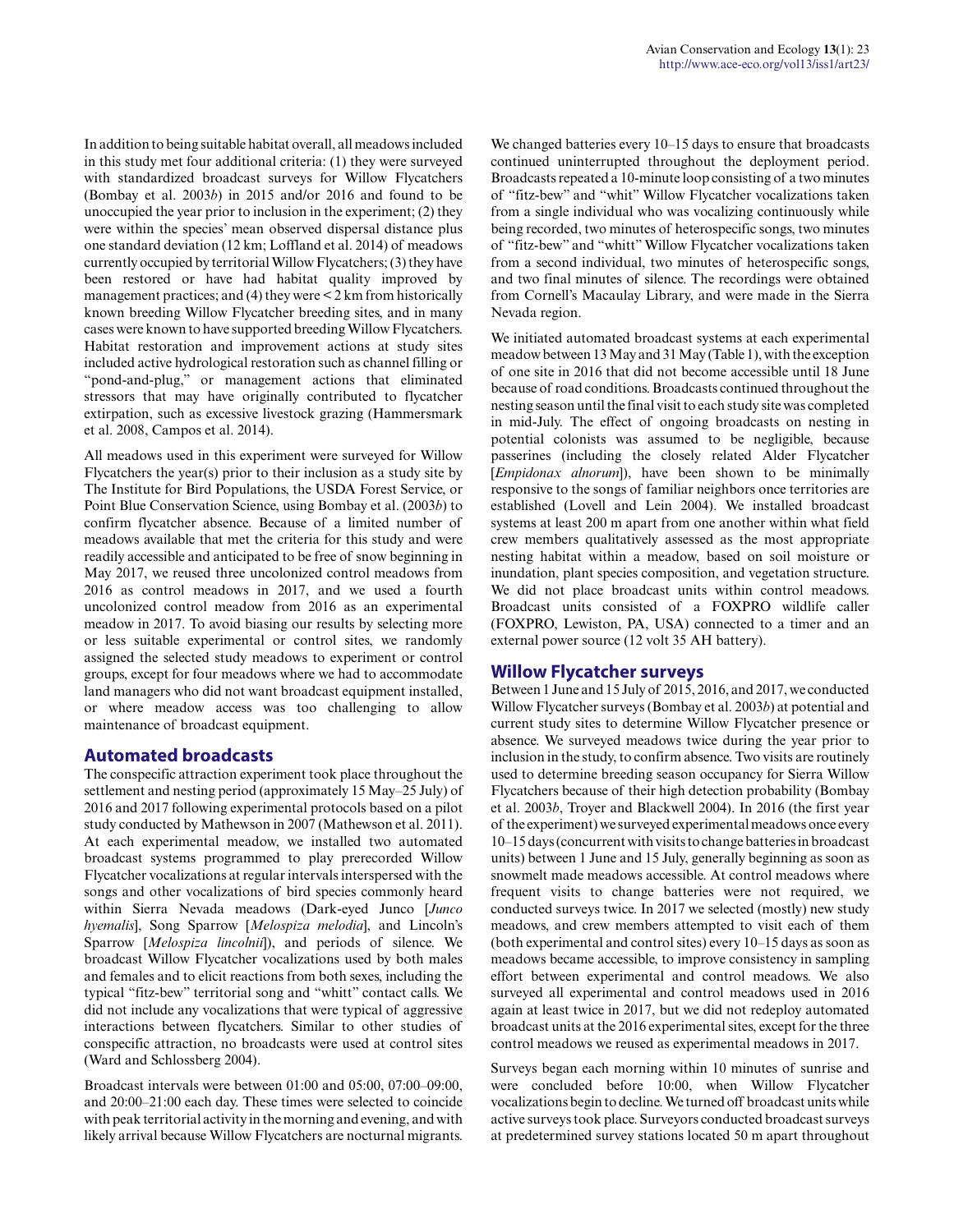**Table 1**. Experimental (with conspecific broadcast) and control (without conspecific broadcast) meadows surveyed for Willow Flycatchers (*Empidonax traillii*) in 2016 or 2017.

| <b>Site Name</b>            | Site Type    | <b>Broadcast</b><br>Start | <b>Survey Dates</b>    |                        |                        |                       |               | % of Visits with<br><b>WIFL</b><br>Detections |
|-----------------------------|--------------|---------------------------|------------------------|------------------------|------------------------|-----------------------|---------------|-----------------------------------------------|
|                             |              |                           | $\mathbf{1}$           | $\overline{2}$         | 3                      | $\overline{4}$        | 5             |                                               |
| Carman Knuthson             | Experimental | 5/25/16                   | 6/3/16                 | $6/13/16^{\dagger}$    | $6/22/16$ <sup>†</sup> | $7/1/16$ <sup>†</sup> | 7/8/16        | 60                                            |
| Cookhouse Meadow            | Experimental | 5/15/16                   | 6/10/16                | 6/14/16                | 6/29/16                | 7/6/17                | 7/15/16       | $\mathbf{0}$                                  |
| Dangberg Camp               | Experimental | 5/11/16                   | 6/10/16                | 6/20/16                | 6/30/16                | 7/6/16                | 7/15/16       | $\boldsymbol{0}$                              |
| Indian Valley               | Experimental | 6/18/16                   | $6/29/16$ <sup>†</sup> | $7/8/16$ <sup>†</sup>  | $7/14/16$ <sup>†</sup> |                       |               | $\mathbf{1}$                                  |
| <b>Last Chance Creek</b>    | Experimental | 5/25/16                   | 6/6/16                 | 6/16/16                | 6/26/16                | 7/6/16                | 7/13/16       | $\boldsymbol{0}$                              |
| Poco Red Clover             | Experimental | 5/13/16                   | 6/8/16                 | 6/19/15                | 6/29/16                | 7/7/16                | 7/14/16       | $\mathbf{0}$                                  |
| Red Lake Creek 1            | Experimental | 5/12/16                   | 6/10/16                | 6/20/16                | $6/30/16$ <sup>†</sup> | 7/7/17                | 7/14/16       | 20                                            |
| Benwood Meadows N.          | Control      | <b>NA</b>                 | 6/7/16                 | 6/15/16                |                        |                       |               | $\boldsymbol{0}$                              |
| Benwood Meadows S.          | Control      | NA                        | 6/7/16                 | 6/15/16                |                        |                       |               | $\mathbf{0}$                                  |
| Davies Creek                | Control      | NA                        | 6/2/16                 | 6/20/16                |                        |                       |               | $\mathbf{0}$                                  |
| Fountain Place              | Control      | NA                        | 6/6/16                 | $6/15/16$ <sup>†</sup> |                        |                       |               | 50                                            |
| Last Chance Creek Confl.    | Control      | NA                        | 6/5/16                 | 6/16/16                | 7/6/16                 |                       |               | $\mathbf{0}$                                  |
| Meiss Meadow                | Control      | NA                        | 6/21/16                | 7/11/16                |                        |                       |               | $\mathbf{0}$                                  |
| Saddle Meadow               | Control      | NA                        | 6/1/16                 | 6/17/16                |                        |                       |               | $\mathbf{0}$                                  |
| Green Creek Central         | Experimental | <b>NA</b>                 | 6/8/17                 | 6/17/17                | 6/28/17                | 7/2/17                | $7/12/2017^3$ | 20                                            |
| Last Chance Creek Confl.    | Experimental | 5/19/17                   | 6/4/17                 | 6/16/17                | 6/25/17                | 7/4/17                | 7/14/17       | $\mathbf{0}$                                  |
| Little Antelope Creek       | Experimental | 5/19/17                   | 6/4/17                 | $6/16/17$ <sup>†</sup> | $6/25/17$ <sup>†</sup> | $7/4/17$ <sup>t</sup> | 7/14/17       | 60                                            |
| Lower Robinson Creek        | Experimental | 5/17/17                   | 6/9/17                 | 6/18/17                | 6/28/17                | 7/3/17                | 7/14/17       | $\boldsymbol{0}$                              |
| Red Lake 1                  | Experimental | 5/15/17                   | 6/15/17                | 6/23/17                | 7/3/17                 | 7/11/17               |               | $\mathbf{0}$                                  |
| <b>Red Lake Peak</b>        | Experimental | 5/30/17                   | 6/15/17                | 6/24/17                | 7/3/17                 | 7/11/17               |               | $\mathbf{0}$                                  |
| Virginia Creek              | Experimental | 5/17/17                   | 6/9/17                 | 6/18/17                | 6/28/17                | 7/4/17                | 7/14/17       | $\mathbf{0}$                                  |
| Benwood Meadow N.           | Control      | <b>NA</b>                 | 6/4/17                 | 6/22/17                | 7/7/17                 |                       |               | $\boldsymbol{0}$                              |
| Benwood Meadow S.           | Control      | NA                        | 6/22/17                | 7/7/17                 |                        |                       |               | $\mathbf{0}$                                  |
| Conway Ranch                | Control      | NA                        | 6/11/17 <sup>8</sup>   | 6/19/17                | 7/4/17                 | 7/13/17               |               | 25                                            |
| Conway Summit               | Control      | NA                        | 6/10/17                | 6/19/17                | 7/3/17                 | 7/15/17               |               | $\mathbf{0}$                                  |
| Green Creek East            | Control      | NA                        | 6/8/17                 | 6/17/17                | 6/28/17                | 7/2/17                | 7/12/17       | $\mathbf{0}$                                  |
| Green Creek West            | Control      | NA                        | 6/8/17                 | 6/17/17                | 6/28/17                | 7/2/17                | 7/12/17       | $\mathbf{0}$                                  |
| Hungry Creek                | Control      | NA                        | 6/4/17                 | 6/17/17                | 7/5/17                 | 7/15/17               |               | $\theta$                                      |
| Little Grizzly              | Control      | NA                        | 6/25/17                | 7/5/17                 | 7/15/17                |                       |               | $\theta$                                      |
| Red Lake 2                  | Control      | NA                        | 6/15/17                | 6/23/17                | 7/3/17                 | 7/11/17               |               | $\mathbf{0}$                                  |
| Saddle Meadow               | Control      | NA                        | 6/6/17                 | 6/20/17                |                        |                       |               | $\boldsymbol{0}$                              |
| <b>Upper Buckeye Creek</b>  | Control      | NA                        | 6/10/17                | 6/20/17                | 7/5/17                 | 7/15/17               |               | $\boldsymbol{0}$                              |
| <b>Upper Willow Creek 4</b> | Control      | NA                        | 6/6/17                 | 6/22/17                | 7/1/17                 | 7/11/17               |               | $\theta$                                      |

† Broadcast survey where one or more Willow Flycatchers was observed singing and defending a territory during the breeding season.

‡ Broadcast survey where signs of Willow Flycatchers nesting was observed (food carrying) during the breeding season.

§ Broadcast survey where one or more nonterritorial Willow Flycatchers was observed outside of the peak breeding season.

all appropriate habitat within each meadow. Surveyors spent six minutes at each station, first passively listening for Willow Flycatchers and then playing territorial calls to elicit a response. Depending on meadow size, surveys included from 7 to 78 stations.

## **Habitat data**

We collected data relating to three habitat variables that previous studies have indicated may influence Willow Flycatcher occupancy: meadow area, meadow wetness, and extent of deciduous riparian scrub cover (Bombay 1999, Bombay et al. 2003*a*, Mathewson et al. 2013). To calculate meadow size, we used satellite imagery in ArcMap to manually correct meadow boundaries delineated in the Sierra Nevada Multi-Source Meadow Polygons Compilation, v. 2.0 (UC Davis, Center for Watershed Sciences, and U.S. Forest Service 2017). We defined an individual meadow as a contiguous patch of herbaceous and woody riparian vegetation separated by at least 300 m from the nearest such patch. We used this 300 m threshold to define the

boundaries of individual meadows because it is approximately twice the diameter of the maximum observed territory size for Willow Flycatchers in the Sierra Nevada (Prescott 1986, Sanders and Flett 1989, Timossi et al. 1995, Bombay et al. 2003*b*).

We used 2012 NAIP satellite imagery to estimate the percent of each meadow covered by riparian deciduous shrubs, as validated by ocular estimates of overall shrub cover made on-site by surveyors. To index overall meadow wetness, surveyors recorded the estimated percent cover of surface water within a 10-m radius of each survey station every time they surveyed the meadow, and then we averaged those measurements for each meadow.

## **Data analysis**

To initially assess whether the number of experimental meadows colonized differed significantly from control meadows, we used a Fisher's exact test of significance, which is designed to accommodate small sample sizes (Ward and Schlossberg 2004). Consistent with Bombay et al. (2003*b*), we considered a meadow to be colonized if we detected one or more Willow Flycatchers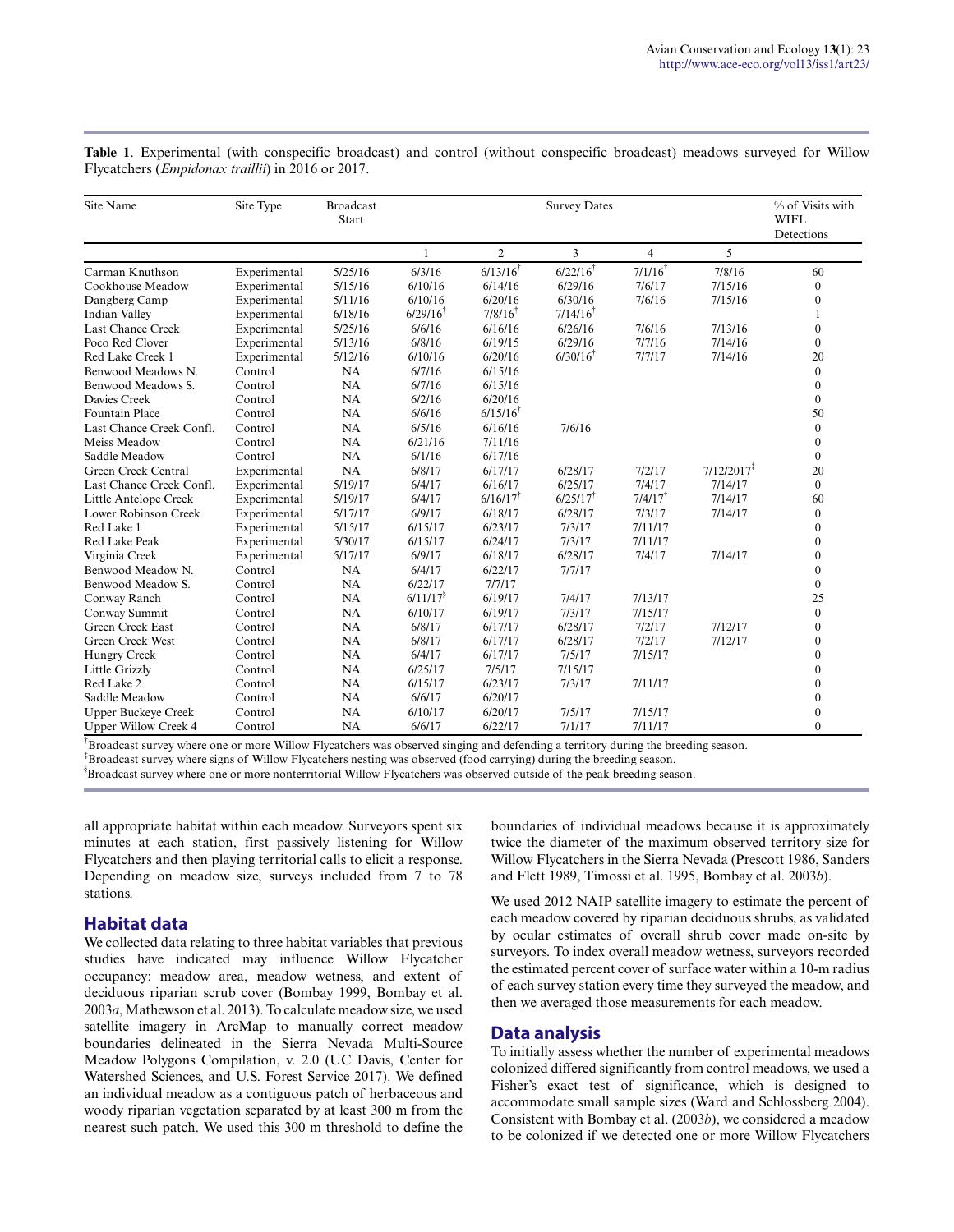displaying territorial or nesting behavior (e.g., singing, territory defense, conspecific interactions, carrying nesting material, carrying food, or attending to a nest or young) between 15 June and 15 July or if an individual was detected during more than one survey visit between 15 May and 25 July. These criteria were designed to ensure that transient birds were not considered within our analysis.

We conducted two sets of candidate model analyses: one using a binomial dependent variable of colonization status (colonized or noncolonized) similar to that used in the Fisher exact test, and another using the proportion of individual survey visits during which Willow Flycatchers were detected in a given season. We used this second metric of Willow Flycatcher presence because, although detection probability is high for Willow Flycatchers (Green et al. 2003), the differences in sampling effort between experimental and control sites, especially 2016, has the potential to confound the study. By considering the proportion of survey visits with Willow Flycatcher detections, rather than whether a detection occurred at all, we place a greater weight on detections at sites where fewer surveys were conducted.

To determine which covariates, including the conspecific broadcast treatment, influenced the proportion of survey visits when we detected Willow Flycatchers, we created candidate generalized linear regression models that included four meadowlevel covariates: presence of conspecific broadcasts, meadow area, average percent water cover, and percent deciduous riparian vegetation cover, as well as interactions between all variables. We then ranked these models using Akaike's Information Criterion corrected for small sample size  $(AIC_c;$  Burnham and Anderson 2002). We considered  $\triangle AIC_c \leq 2$  to indicate competitive models. We also examined whether these same four covariates influenced colonization as a binomial factor by creating candidate logistic regression models and identifying the model best able to predict colonization using  $\mathrm{AIC}_\mathrm{c}$ . However, we did not include models that contained interaction effects between these variables because these more complex models were nonconvergent.

To ensure that our results were not biased by differences in habitat characteristics of the randomly assigned experimental and control meadows, we used multiple logistic regression to examine whether area, wetness, elevation, or vegetation cover differed significantly between control and experimental meadows.

### **RESULTS**

Between 2016 and 2017 we surveyed a total of 33 meadows, 14 experimental and 19 control. Willow Flycatchers were seven times more likely to colonize experimental meadows than control meadows. We observed territorial Willow Flycatchers at 5 of 14 (35.7%) experimental meadows and at 1 of 19 (5.3%) control meadows (Table 1, Fig. 1 [Fisher exact *P* = 0.0616]). Colonizations occurred across the latitudinal range of the study area, including both the northernmost and southernmost experimental meadows. In all cases, we observed detected birds singing or displaying other territorial or nesting behaviors (detailed below).

Of the five colonized experimental meadows, Willow Flycatchers were observed singing and defending a territory at four, and at three of those meadows Willow Flycatchers were observed during multiple visits (Table 1). At the remaining colonized experimental meadow, a Willow Flycatcher was observed carrying food, indicating the presence of young. We detected a single territorial Willow Flycatcher during one breeding-season visit to a control meadow (Table 1). In 2017, we detected an additional Willow Flycatcher, not included in the above totals, at a control meadow prior to the breeding season, but we did not encounter any Willow Flycatchers during subsequent surveys, indicating it was likely transient (Table 1). All repeated detections at a single meadow were centered within the same areas of the meadow and likely represent the same bird(s).

During the 2017 season we observed no Willow Flycatchers at any of the 14 meadows that were used as study meadows during the 2016 season. However, record snowfall during the winter of 2016/2017 caused the Fountain Place, Indian Valley, and Red Lake Creek meadows to remain partially or totally under snow until mid to late June, when Willow Flycatchers would typically initiate nesting (Sedgwick 2000, Mathewson et al. 2013). Additionally, meadows colonized by Willow Flycatchers in 2017 were among those where snow was absent earliest during the season because of being either at low elevation or at the southernmost portion of the study region. Across the two years of the study the average area ( $\bar{x}$  = 47.43 ha, SE  $\pm$  39.18 ha, min  $= 3.0$  ha, max  $= 146.7$  ha), percent water cover ( $\bar{x} = 29.58$ , SE  $\pm$  7.06, min = 0.68, max = 84.3), elevation ( $\bar{x}$  = 2058.5 m, SE  $\pm$  91.63 m, min = 1511 m, max = 2419 m), and percent riparian shrub cover ( $\bar{x}$  = 44.64, SE =  $\pm$  6.98, min = 5, max = 85) of experimental meadows did not differ significantly from the area  $(\bar{x} = 39.18 \text{ ha}, \text{SE} \pm 11.86 \text{ ha}, \text{min} = 3.0 \text{ ha}, \text{max} = 157.3 \text{ ha})$ , percent water cover ( $\bar{x}$  = 32.42, SE  $\pm$  4.88, min = 3.5, max = 72.5), elevation ( $\bar{x}$  = 2213 m SE  $\pm$  64.8 m, min = 1677 m, max = 2585 m) or percent shrub cover ( $\bar{x}$  = 42.64, SE  $\pm$  5.14, min = 10, max = 80; Table 2) of control meadows, indicating that differences in colonization at experimental and control meadows were not due to differences in these habitat characteristics between treatment types.

**Table 2**. Regression model testing the relationship between treatment type and habitat characteristics within study meadows.

| Covariate  | Estimate  | Std. Error | Z        |       |
|------------|-----------|------------|----------|-------|
| Intercept  | 3.0725    | 2.6133     | 1.176    | 0.240 |
| Area       | $-0.0063$ | 0.0079     | 0.799    | 0.424 |
| Elevation  | $-0.0020$ | 0.0013     | $-1.525$ | 0.127 |
| Water      | $-0.0039$ | 0.0188     | $-0.206$ | 0.837 |
| Vegetation | 0.0169    | 0.0190     | 0.888    | 0.375 |

The top supported model that predicted the percent of survey visits when we encountered Willow Flycatchers included the presence of conspecific broadcasts, meadow area, and the interactive effect of presence or absence of broadcasts and meadow area (Table 3). The only other competitive model ( $\leq 2 \Delta$ )  $\mathrm{AIC}_c$ ) included these variables in addition to deciduous riparian shrub cover (Table 3). Presence of broadcasts and meadow area alone were not significant predictors of Willow Flycatcher encounters ( $\beta_{\text{broadcast}} = -0.07,95\% \text{ CI} = -0.24 - 0.1 \text{ and } \beta_{\text{size}} = 0.0003,$ 95% CI =  $-0.0012-0.0012$ , but the interaction between these covariates was a significant predictor ( $\beta_{\text{broadcast x size}} = 0.0045, 95\%$  $CI = 0.0018 - 0.0072$ . Percent of surveys with Willow Flycatcher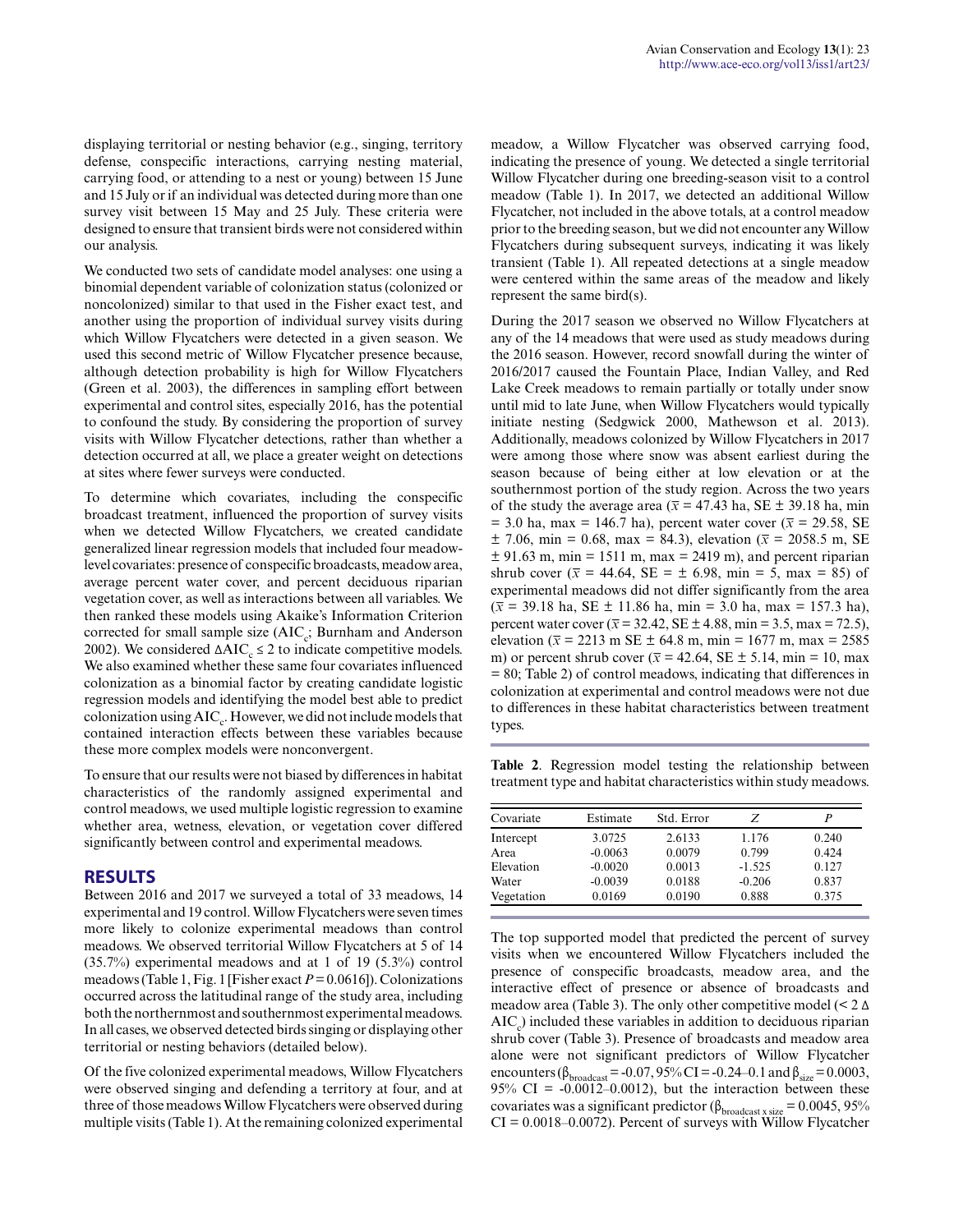**Fig. 1**. Locations of all meadows used as control (black) or experimental sites (white) during the 2016 and 2017 Willow Flycatcher (*Empidonax traillii*) breeding season in the Sierra Nevada, California. Stars indicate sites where Willow Flycatchers were detected displaying territorial or nesting behaviors between 15 June and 15 July. All 2016 study meadows shown were also resurveyed during the 2017 breeding season.



detections was positively related to the presence of broadcasts and increased with meadow area (Fig. 2).

The model that best predicted the overall colonization of a meadow included both the presence of conspecific broadcasts and meadow area (Table 4). Experimental meadows were more frequently colonized ( $\beta_{\text{broadcast}} = 2.62, 95\% \text{ CI} = 0.4–6.03$ ), and colonized experimental meadows were larger on average ( $\bar{x}$  = 87.74 ha, SE  $\pm$  19.58) than uncolonized meadows ( $\bar{x}$  = 39.17 ha, SE  $\pm$  11.86;  $\beta_{\text{size}} = 0.02$ , 95% CI = 0–0.05; Fig. 3). The top competitive models all included presence or absence of conspecific broadcasts, as well as meadow size and deciduous shrub cover (Table 4).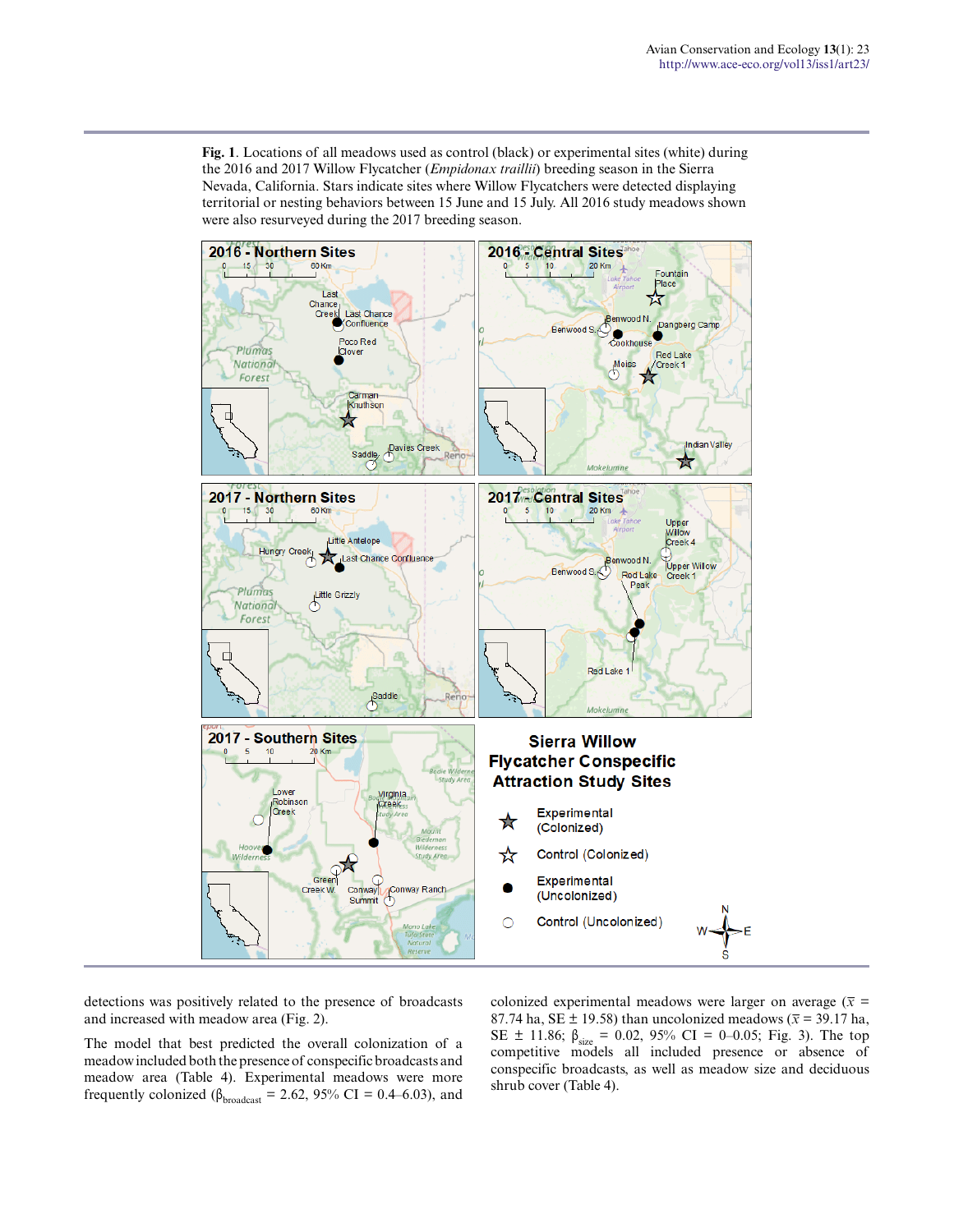| Table 3. Top ranked logistic regression models ( $\leq 2 \Delta AIC_c$ ) predicting percent of survey visits where Willow Flycatchers ( <i>Empidonax</i> |  |  |
|----------------------------------------------------------------------------------------------------------------------------------------------------------|--|--|
| <i>traillii</i> ) were detected.                                                                                                                         |  |  |

| Model                                                                       | Log-likelihood | AIC           | Delta AIC (∆ ` | Akaike weight $(w_0)$ |
|-----------------------------------------------------------------------------|----------------|---------------|----------------|-----------------------|
| $Broadcast + Area + (Broadcast * Area)$<br>Broadcasts + Area + Vegetation + | 1.868<br>2.562 | -12<br>$-9.9$ | .62            | 0.373<br>0.166        |
| (Broadcasts*Area)                                                           |                |               |                |                       |

**Fig. 2**. The relationship between meadow size and the percentage of survey visits where Willow Flycatchers (*Empidonax traillii*) were positively detected at any time during the breeding season, including one site where a nonterritorial Willow Flycatcher was detected once, prior to the 15 June cutoff we established for documenting colonization. Experimental sites where conspecific broadcasts took place are represented by black circles and control sites without broadcasts are represented by white circles. Regression lines depict the relationship between meadow size and detection for experimental sites (in black) and control sites (in gray).



**Fig. 3**. Mean size  $(\pm \text{SE})$  of control and experimental meadows colonized (dark gray) and unoccupied (light gray) by Willow Flycatchers (*Empidonax traillii*) in the Sierra Nevada, California.



## **DISCUSSION**

Providing social cues in the form of conspecific broadcasts increased the rate at which restored and improved meadow habitat in the Sierra Nevada was colonized by Willow Flycatchers by seven times. These results demonstrate that conspecific broadcasts, when used in combination with meadow restoration and improved management practices, is likely to be a valuable tool for helping restore Sierra Willow Flycatchers across their historic range. Conspecific broadcast may also be effective in helping to restore other declining populations such as the Southwestern Willow Flycatcher (*Empidonax traillii extimus*) or be effective as a means of restoring multiple declining meadow species simultaneously (DeJong et al. 2015).

This is the first study we know of to document how differences in habitat patch attributes affect the response to conspecific broadcasts in a songbird species (Ahlering et al. 2010, DeJong et al. 2015). The size of the meadow where broadcasts took place significantly affected Willow Flycatcher colonization. Conspecific broadcasts were successful only when used within a large area of restored meadow habitat. No experimental meadows smaller than 40 ha were colonized during our study, despite the small size of Willow Flycatcher territories and the fact that an area of less than 40 ha is capable of supporting numerous flycatcher pairs (Loffland et al. 2014). Meadow size is positively related to Willow Flycatcher productivity even at higher flycatcher densities, suggesting that larger meadows provide better habitat overall (Sedgwick 2004, Mathewson et al. 2013). Although Willow Flycatchers appear to use the perceived presence of conspecifics in territory selection, the presence of social cues alone is evidently not enough to attract prospecting Willow Flycatchers; characteristics of the meadows where conspecific broadcasts are deployed influence the efficacy of the broadcasts. In contrast, studies of the Least Flycatcher (*Empidonax minimus*), a more generalized upland relative, is reported to respond consistently to conspecific attraction irrespective of habitat patch size (Fletcher 2009).

Neither shrub cover nor average surface water cover significantly influenced Willow Flycatcher colonization. Perhaps Willow Flycatchers rely on social cues to infer the suitability of these characteristics, which makes sense considering that willows are often not fully leafed out and the duration of standing water persistence through the breeding season cannot be directly assessed during the settlement period. However, all the meadows included in this study met the basic requirements for breeding Willow Flycatchers. Rather than indicating that flycatchers did not assess these characteristics, our results may instead simply reflect that shrub cover and surface water did not differ enough among our study meadows to influence colonization probability.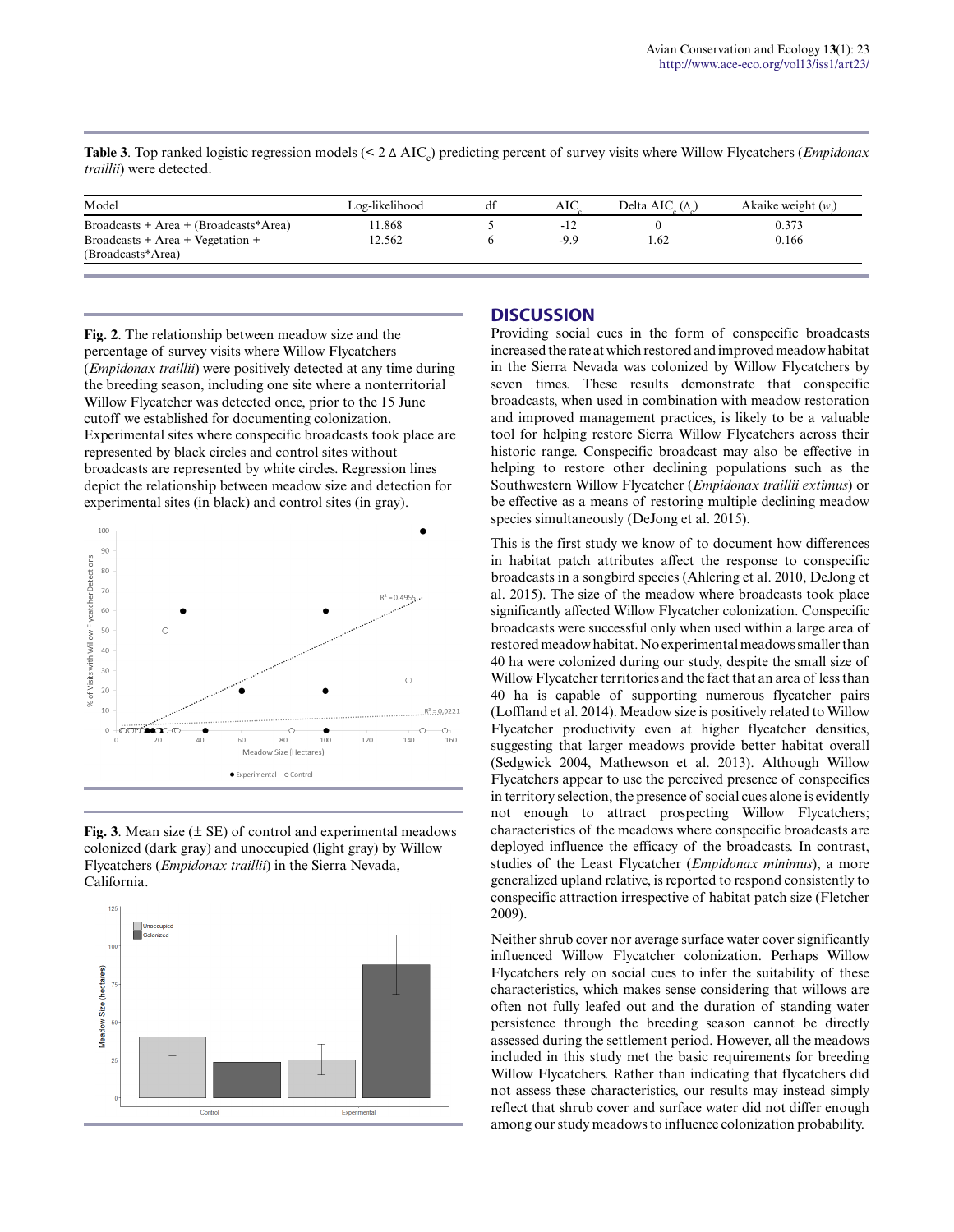| Model                             | Log-likelihood | df | AIC  | Delta AIC $(4c)$ | Akaike weight $(w)$ |
|-----------------------------------|----------------|----|------|------------------|---------------------|
| Broadcast + Area                  | $-11.236$      |    | 29.3 |                  | 0.222               |
| Broadcast + Vegetation            | $-11.622$      |    | 30.1 | 0.77             | 0.151               |
| <b>Broadcast</b>                  | $-13.042$      |    | 30.5 | 1.19             | 0.123               |
| Broadcast + Area + Vegetation     | $-10.538$      |    | 30.5 | 1.21             | 0.121               |
| Broadcast + Vegetation + Water    | $-11.219$      |    | 31.9 | 2.57             | 0.061               |
| $Broadcast + Area + Water$        | $-11.236$      |    | 31.9 | 2.6              | 0.06                |
| $Broadcast + Area + Vegetation +$ | $-10.039$      |    | 32.3 |                  | 0.049               |
| Water                             |                |    |      |                  |                     |

Table 4. Top ranked logistic regression models (< 2 Δ AIC<sub>c</sub>) predicting Willow Flycatcher (*Empidonax traillii*) colonization.

Although conspecific broadcasts improved the rate at which new colonists arrived at suitable habitat, their effectiveness in retaining new and productive populations into the future still requires investigation. We did not detect Willow Flycatchers at any of the sites colonized during the 2016 season again in 2017. However, the 2017 season had record high precipitation and snowpack in the Sierra Nevada, and conditions were relatively unfavorable for nesting Willow Flycatchers across much of our study area, as leafing out was delayed by several weeks and many meadows were covered in snow well past their usual median nest initiation date (Mathewson et al. 2013). In the most extreme instance, one of the meadows colonized in 2016 did not become accessible to the survey crew until after young would typically fledge (Bombay et al. 2003*a*, Mathewson et al. 2013).

We also did not actively assess nesting success of the Willow Flycatchers that colonized our meadows, and, indeed, few other studies have attempted to address breeding success in relation to conspecific broadcasts (Ahlering et al. 2010, Andrews et al. 2015, Grendelmeier et al. 2017). Attraction to conspecifics likely helps to improve survival by minimizing the time birds need to search for new territory and increasing opportunities for individuals to find mates (Fletcher 2006), but artificially provided conspecific broadcasts has not explicitly been shown to improve survival of reproductive success (Ahlering et al. 2010, Grendelmeier et al. 2017). Because most prospecting Willow Flycatchers seeking to establish new territories are second-year individuals and typically less productive than their older counterparts (Sedgwick 2004, Paxton et al. 2007), we would not necessarily expect to see high productivity in the short term from individuals attracted to a habitat by conspecific broadcasts.

Because knowledge gaps about the long-term efficacy of conspecific broadcasts as a restoration strategy remain, caution should be used when introducing conspecific broadcasts into unoccupied habitat. Care should be taken to ensure that Willow Flycatchers are not drawn into unproductive sink habitat that might siphon individuals away from otherwise productive source populations (Pulliam 1988). That Sierra Willow Flycatchers are less likely to colonize smaller meadows provides some assurance that flycatchers will not necessarily settle near conspecific broadcasts when meadow characteristics are unfavorable. However, with so few Willow Flycatchers breeding in California the loss of any breeding individuals to unproductive habitat should be avoided (Beatty 2014). Until knowledge gaps are filled, this technique should be used only where habitat is of sufficiently high quality to allow managers to be confident that flycatchers have the potential to be productive.

We recommend that further implementation of conspecific broadcasts be accompanied by monitoring efforts to help determine nesting success and multiyear persistence of new colonists, and to further refine methods for implementing broadcasts, e.g., the duration, placement, season and timing of broadcasts. If the potential negative impacts of conspecific attraction, i.e., attracting birds to sink habitat, are avoided, the technique could prove to be an important conservation tool and a way to help prevent continued declines and extirpations of Willow Flycatchers in the Sierra Nevada and elsewhere.

*Responses to this article can be read online at:* <http://www.ace-eco.org/issues/responses.php/1216>

#### **Acknowledgments:**

*We thank N. Beliveau, C. Cumberworth, J. Jaeger, J. Jarz, F. Lane, D. Lipp, M. Martin, S. Polfer, S. Schick, M. Simon, and D. St George for field assistance, J. Wu for assistance building and programming broadcast units, and S. Peterson for comments on the manuscript. We thank two anonymous reviewers for providing comments to help improve this manuscript. We thank M. Easton, R. Nickerson, S. Zanetti, and others with the USDA Forest Service for facilitating field work and helping to identify survey sites. The California Department of Fish and Wildlife, National Fish and Wildlife Foundation and The Sierra Foothills Audubon Society provided funding for this study. IBP contribution number 591.*

#### **LITERATURE CITED**

Ahlering, M. A., D. Arlt, M. G. Betts, R. J. Fletcher, Jr., J. J. Nocera, and M. P. Ward. 2010. Research needs and recommendations for the use of conspecific-attraction methods in the conservation of migratory songbirds. *Condor* 112:252-264. [http://dx.doi.org/10.1525/cond.2010.090239](http://dx.doi.org/10.1525%2Fcond.2010.090239)

Andrews, J. E., J. D. Brawn, and M. P. Ward. 2015. When to use social cues: conspecific attraction at newly created grasslands. *Condor* 117:297-305. [http://dx.doi.org/10.1650/CONDOR-14-172.1](http://dx.doi.org/10.1650%2FCONDOR-14-172.1) 

Beatty, G. 2014. *Southwestern Willow Flycatcher (*Empidonax traillii extimus*) 5-year review: summary and evaluation*. U.S. Fish and Wildlife Service, Arizona Ecological Services, Phoenix, Arizona, USA. [online] URL: [https://www.fws.gov/southwest/es/](https://www.fws.gov/southwest/es/Documents/R2ES/SouthwesternWillowFlycatcher_5YrReview_2014.pdf) [Documents/R2ES/SouthwesternWillowFlycatcher\\_5YrReview\\_2014.](https://www.fws.gov/southwest/es/Documents/R2ES/SouthwesternWillowFlycatcher_5YrReview_2014.pdf) [pdf](https://www.fws.gov/southwest/es/Documents/R2ES/SouthwesternWillowFlycatcher_5YrReview_2014.pdf)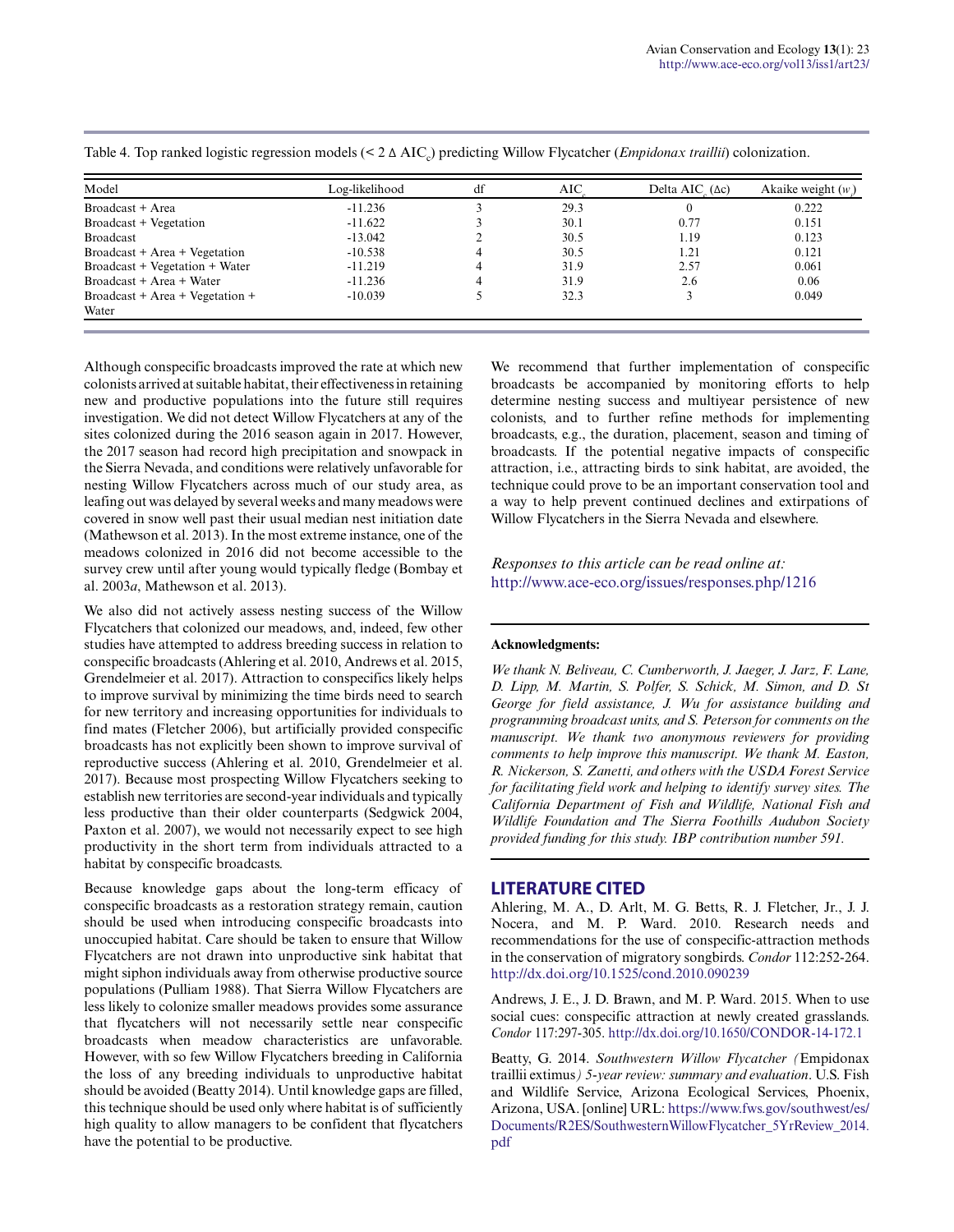Bombay, H. L. 1999. *Scale perspectives in habitat selection and reproductive success for Willow Flycatchers (*Empidonax traillii*) in the central Sierra Nevada, California.* Thesis. California State University, Sacramento, California, USA.

Bombay, H. L., T. M. Benson, B. E. Valentine, and R. A. Stefani. 2003*b. A Willow Flycatcher survey protocol for California.* U.S., Forest Service, Pacific Southwest Region, Vallejo, California, USA.

Bombay, H. L., M. L. Morrison, and L. S. Hall. 2003*a.* Scale perspectives in habitat selection and animal performance for Willow Flycatchers (*Empidonax traillii*) in the central Sierra Nevada, California. *Studies in Avian Biology* 26:60-72.

Burnham, K. P., and D. R. Anderson. 2002. *Model selection and multimodel inference: a practical information-theoretic approach*. Springer Science and Business Media, New York, New York, USA. [http://dx.doi.org/10.1007/b97636](http://dx.doi.org/10.1007%2Fb97636) 

Campos, B. R., R. D. Burnett, H. L. Loffland, and R. B. Siegel. 2014. *Evaluating meadow restoration in the Sierra Nevada using birds and their habitat associations.* Report to the National Fish and Wildlife Foundation, Point Blue Conservation Science, Petaluma, California, USA.

DeJong, L. N., S. D. Cowell, T. N. N. Nguyen, and D. S. Proppe. 2015. Attracting songbirds with conspecific playback: a community approach. *Behavioral Ecology* 26:1379-1388. [http://](http://dx.doi.org/10.1093%2Fbeheco%2Farv094) [dx.doi.org/10.1093/beheco/arv094](http://dx.doi.org/10.1093%2Fbeheco%2Farv094)

Fletcher, Jr., R. J. 2006. Emergent properties of conspecific attraction in fragmented landscapes. *American Naturalist* 168:207-219. [http://dx.doi.org/10.1086/505764](http://dx.doi.org/10.1086%2F505764) 

Fletcher, Jr.,, R. J. 2009. Does attraction to conspecific explain the patch-size effect? *Oikos* 118:1139-1147. [http://dx.doi.](http://dx.doi.org/10.1111%2Fj.1600-0706.2009.17342.x) [org/10.1111/j.1600-0706.2009.17342.x](http://dx.doi.org/10.1111%2Fj.1600-0706.2009.17342.x)

Green, G. A., H. L. Bombay, and M. L. Morrison. 2003. *Conservation assessment of the Willow Flycatcher in the Sierra Nevada.* U.S. Forest Service, Pacific Southwest Region, Vallejo, California, USA. [online] URL: [https://www.sierraforestlegacy.](https://www.sierraforestlegacy.org/Resources/Conservation/SierraNevadaWildlife/WillowFlycatcher/WF-Green03.pdf) [org/Resources/Conservation/SierraNevadaWildlife/WillowFlycatcher/](https://www.sierraforestlegacy.org/Resources/Conservation/SierraNevadaWildlife/WillowFlycatcher/WF-Green03.pdf) [WF-Green03.pdf](https://www.sierraforestlegacy.org/Resources/Conservation/SierraNevadaWildlife/WillowFlycatcher/WF-Green03.pdf)

Grendelmeier, A., R. Arlettaz, J. Olano-Marin, and G. Pasinelli. 2017. Experimentally provided conspecific cues boost bird territory density but not breeding performance. *Behavioral Ecology* 28:174-185. [http://dx.doi.org/10.1093/beheco/arw144](http://dx.doi.org/10.1093%2Fbeheco%2Farw144)

Grinnell, J., and A. H. Miller. 1945. The distribution of the birds of California. *Nature* 156(34). <http://dx.doi.org/10.1038/156034b0>

Hahn, B. A., and E. D. Silverman. 2006. Social cues facilitate habitat selection: American redstarts establish breeding territories in response to song. *Biology Letters* 2:337-340. [http://](http://dx.doi.org/10.1098%2Frsbl.2006.0472) [dx.doi.org/10.1098/rsbl.2006.0472](http://dx.doi.org/10.1098%2Frsbl.2006.0472) 

Hammersmark, C. T., M. C. Rains, and J. F. Mount. 2008. Quantifying the hydrological effects of stream restoration in a montane meadow, Northern California, USA. *River Research and Applications* 24:1085-1095. [http://dx.doi.org/10.1002/rra.1077](http://dx.doi.org/10.1002%2Frra.1077)

Harris, J. H., S. D. Sanders, and M. A. Flett. 1986. *The status and distribution of Willow Flycatchers in California*. California Department of Fish and Game, Sacramento, California, USA.

Harris, J. H., S. D. Sanders, and M. A. Flett. 1987. Willow Flycatcher surveys in the Sierra Nevada. *Western Birds* 18:27-36.

Kus, B. E., S. L. Howell, and D. A. Wood. 2017. Female-biased sex ratio, polygyny, and persistence in the endangered southwestern Willow Flycatcher (*Empidonax traillii extimus*). *Condor* 119:17-25. [http://dx.doi.org/10.1650/CONDOR-16-119.1](http://dx.doi.org/10.1650%2FCONDOR-16-119.1) 

Loffland, H. L., C. Stermer, R. D. Burnett, B. R. Campos, and T. Mark. 2014. *Assessing Willow Flycatcher population size and distribution to inform meadow restoration priorities in the Sierra Nevada and Southern Cascades*. Point Reyes Station, California, USA.

Lovell, S. F., and M. R. Lein. 2004. Neighbor-stranger discrimination by song in a suboscine bird, the Alder Flycatcher, *Empidonax alnorum*. *Behavioral Ecology* 15:799-804. [http://dx.](http://dx.doi.org/10.1093%2Fbeheco%2Farh082) [doi.org/10.1093/beheco/arh082](http://dx.doi.org/10.1093%2Fbeheco%2Farh082) 

Mathewson, H. A., H. L. Loffland, and M. L. Morrison. 2011. *Demographic analysis for Willow Flycatcher monitoring in the central Sierra Nevada, 1997-2010: final report.* In partial fulfillment of Cost Share Agreement 06-CR-11052007-160 between Texas A&M University and U.S. Forest Service region 5. Department of Wildlife and Fisheries Sciences, Texas A&M University, College Station, Texas, USA.

Mathewson, H. A., M. L. Morrison, H. L. Loffland, and P. F. Brussard. 2013. Ecology of Willow Flycatchers (*Empidonax traillii*) in the Sierra Nevada, California: effects of meadow characteristics and weather on demographics. *Ornithological Monographs* 75:1-32. [http://dx.doi.org/10.1525/om.2013.75.1.1](http://dx.doi.org/10.1525%2Fom.2013.75.1.1)

Muller, K. L., J. A. Stamps, V. V Krishnan, and N. H. Willits. 1997. The effects of conspecific attraction and habitat quality on habitat selection in territorial birds (*Troglodytes aedon*). *American Naturalist* 150:650-661. [http://dx.doi.org/10.1086/286087](http://dx.doi.org/10.1086%2F286087)

Oles, K. M., D. A. Weixelman, D. F. Lile, K. W. Tate, L. K. Snell, and L. M. Roche. 2017. Riparian meadow response to modern conservation grazing management. *Environmental Management* 60:383-395. [http://dx.doi.org/10.1007/s00267-017-0897-1](http://dx.doi.org/10.1007%2Fs00267-017-0897-1)

Paxton, E. H., S. L. Durst, M. K. Sogge, T. J. Koronkiewicz, and K. L. Paxton. 2017. Survivorship across the annual cycle of a migratory passerine, the Willow Flycatcher. *Journal of Avian Biology* 48:1126-1131. [http://dx.doi.org/10.1111/jav.01371](http://dx.doi.org/10.1111%2Fjav.01371)

Paxton, E. H., M. K. Sogge, S. L. Durst, T. C. Theimer, and J. R. Hatten. 2007. *The ecology of the Southwestern Willow Flycatcher in Central Arizona: a 10-year synthesis report.* Open File Report 2007-1381. U.S. Geological Survey, Washington, D.C., USA.

Pope, K. L., D. S. Montoya, J. N. Brownlee, J. Dierks, and T. E. Lisle. 2015. Habitat conditions of montane meadows associated with restored and unrestored stream channels of California. *Ecological Restoration* 33:61-73. [http://dx.doi.org/10.3368/](http://dx.doi.org/10.3368%2Fer.33.1.61) [er.33.1.61](http://dx.doi.org/10.3368%2Fer.33.1.61) 

Prescott, D. R. C. 1986. Polygyny in the Willow Flycatcher. *Condor* 88:385-386. [http://dx.doi.org/10.2307/1368891](http://dx.doi.org/10.2307%2F1368891)

Pulliam, H. R. 1988. Sources, sinks, and population regulation. *American Naturalist* 132:652-661. [http://dx.doi.org/10.1086/284880](http://dx.doi.org/10.1086%2F284880) 

Sanders, S. D., and M. A. Flett. 1989. Ecology of a Sierra Nevada population of Willow Flycatchers. *Western Birds* 18:37-42.